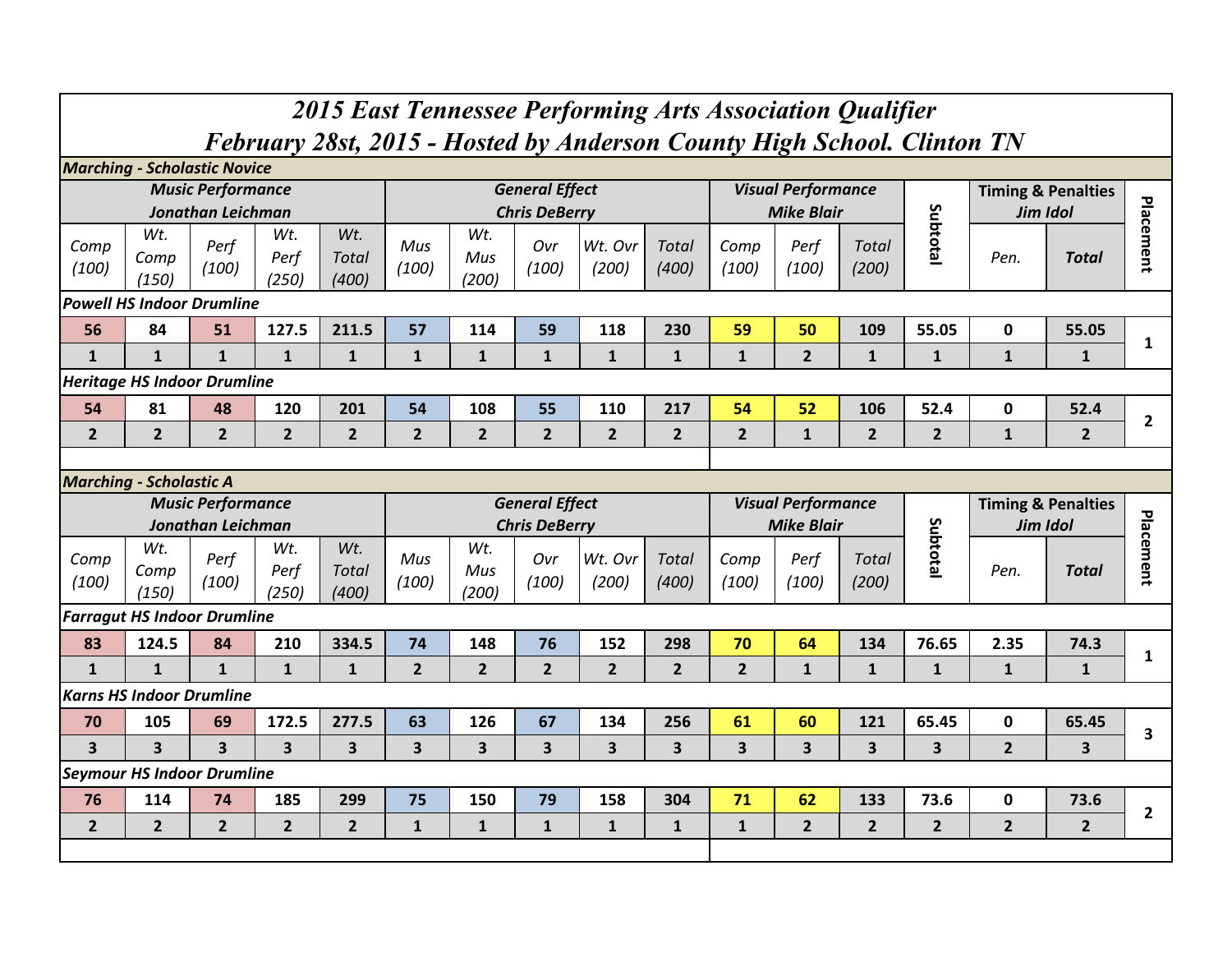## *2015 East Tennessee Performing Arts Association Qualifier February 28th, 2015 - Hosted by Anderson County High School. Clinton TN*

| <b>Scholastic Concert A</b>           |                                                                                                                    |                          |                |                |                |                      |                                         |                         |                       |                |                               |                |               |
|---------------------------------------|--------------------------------------------------------------------------------------------------------------------|--------------------------|----------------|----------------|----------------|----------------------|-----------------------------------------|-------------------------|-----------------------|----------------|-------------------------------|----------------|---------------|
|                                       |                                                                                                                    | <b>Music Performance</b> |                |                |                |                      | <b>Artistry</b><br><b>Chris DeBerry</b> |                         |                       | Jim Idol       | <b>Timing &amp; Penalties</b> | Plac           |               |
| Comp<br>(100)                         | <b>Jonathan Leichman</b><br>Wt.<br>Wt.<br>Wt.<br>Perf<br>Total<br>Perf<br>Comp<br>(100)<br>(200)<br>(300)<br>(500) |                          |                |                | Prog<br>(100)  | Wt.<br>Prog<br>(200) | Fulflmt<br>(100)                        | Wt.<br>Fulflmt<br>(300) | <b>Total</b><br>(500) | Subtotal       | Pen.                          | Total          | em<br>ēu<br>ā |
| <b>South-Doyle HS Indoor Drumline</b> |                                                                                                                    |                          |                |                |                |                      |                                         |                         |                       |                |                               |                |               |
| 74                                    | 148                                                                                                                | 76.5                     | 229.5          | 377.5          | 61             | 122                  | 60                                      | 180                     | 302                   | 67.95          | 0.6                           | 67.35          |               |
| $\overline{2}$                        | $\overline{2}$                                                                                                     | $\overline{2}$           | $\overline{2}$ | $\overline{2}$ | $\overline{2}$ | $\overline{2}$       | $\overline{2}$                          | $\overline{2}$          | $\overline{2}$        | $\overline{2}$ | $\overline{2}$                | $\overline{2}$ |               |
| <b>West HS Indoor Drumline</b>        |                                                                                                                    |                          |                |                |                |                      |                                         |                         |                       |                |                               |                |               |
| 75                                    | 150                                                                                                                | 78                       | 234            | 384            | 73             | 146                  | 72                                      | 216                     | 362                   | 74.6           | 1.65                          | 72.95          |               |
|                                       |                                                                                                                    | Ŧ.                       | $\mathbf{1}$   |                |                | 1                    | $\mathbf{1}$                            | 1                       | 1                     | $\mathbf{1}$   | $\mathbf{1}$                  | $\mathbf{1}$   |               |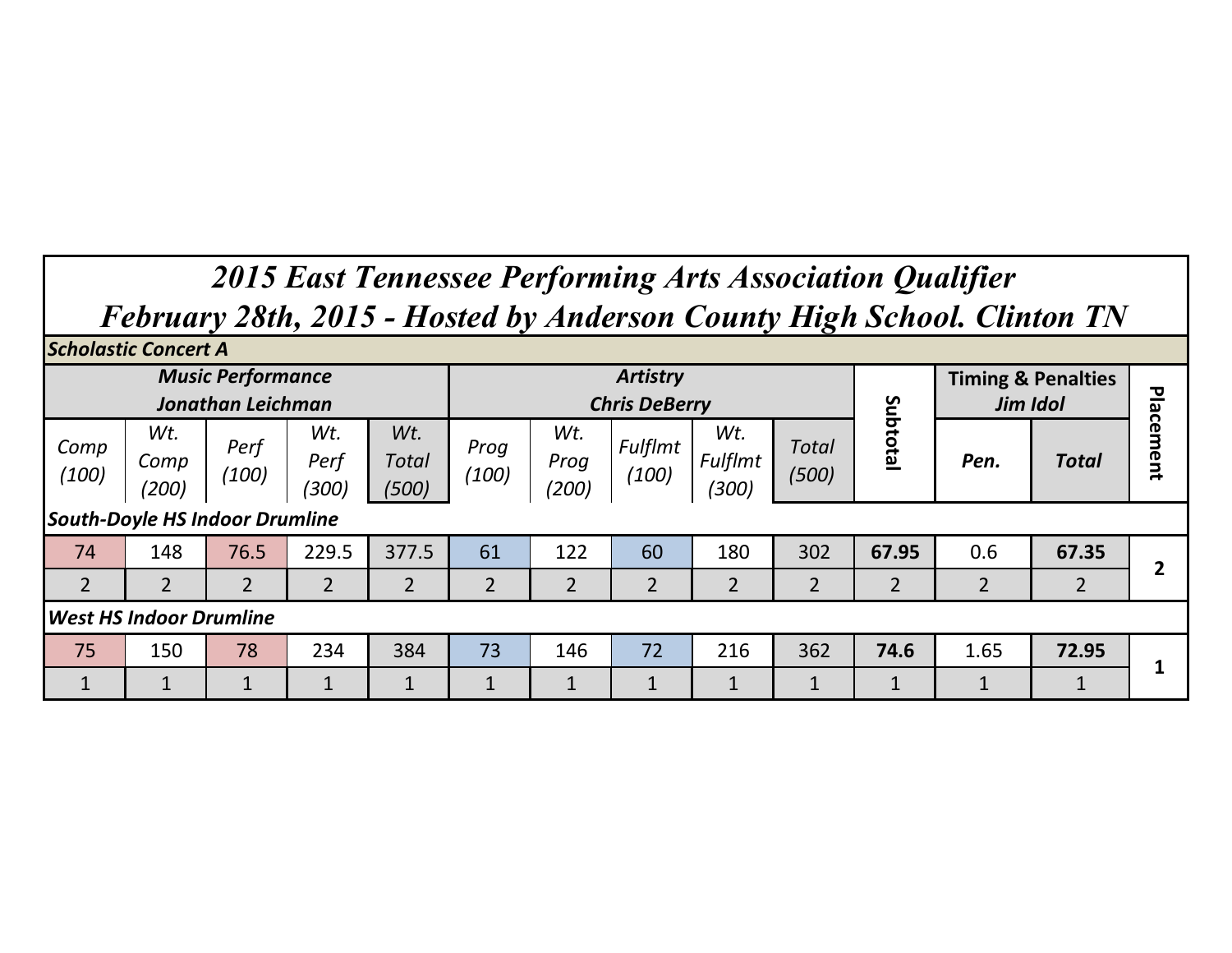## *2015 East Tennessee Performing Arts Association February 28th, 2015 - Hosted by Anderson County High School - Clinton TN*

| <b>PREP Classification</b>                                                                                                                                                                             |                                                                                                                                |                           |                                      |                         |                                 |                    |                          |                         |                       |                         |                         |                         |                         |                         |                       |                         |                         |                       |                               |                         |                |                               |              |
|--------------------------------------------------------------------------------------------------------------------------------------------------------------------------------------------------------|--------------------------------------------------------------------------------------------------------------------------------|---------------------------|--------------------------------------|-------------------------|---------------------------------|--------------------|--------------------------|-------------------------|-----------------------|-------------------------|-------------------------|-------------------------|-------------------------|-------------------------|-----------------------|-------------------------|-------------------------|-----------------------|-------------------------------|-------------------------|----------------|-------------------------------|--------------|
|                                                                                                                                                                                                        |                                                                                                                                | <b>Equipment Analysis</b> |                                      |                         |                                 |                    | <b>Movement Analysis</b> |                         |                       |                         | <b>Design Analysis</b>  |                         |                         | <b>General Effect 1</b> |                       |                         | <b>General Effect 2</b> |                       |                               |                         |                | <b>Timing &amp; Penalties</b> |              |
|                                                                                                                                                                                                        |                                                                                                                                | <b>Mike Blair</b>         |                                      |                         |                                 |                    | Laura Bronkala           |                         |                       |                         | <b>Bradley Watkins</b>  |                         |                         | <b>Grea Roach</b>       |                       |                         | <b>Korey Wheatley</b>   |                       | General                       |                         | Jim Idol       |                               |              |
| Voc<br>(100)                                                                                                                                                                                           | Wt.<br>Voc<br>(70)                                                                                                             | Exc<br>(100)              | Wt.<br>Exc<br>(130)                  | Wt.<br>Total<br>(200)   | Voc<br>(100)                    | Wt.<br>Voc<br>(70) | Exc<br>(100)             | Wt.<br>Exc<br>(130)     | Wt.<br>Total<br>(200) | Comp<br>(100)           | Exc<br>(100)            | Total<br>(200)          | Rep<br>(100)            | Perf<br>(100)           | <b>Total</b><br>(200) | Rep<br>(100)            | Perf<br>(100)           | Total<br>(200)        | <b>Effect</b><br><b>Total</b> | Subtotal                | Pen.           | Total                         | Placement    |
| <b>Karns Middle</b>                                                                                                                                                                                    |                                                                                                                                |                           |                                      |                         |                                 |                    |                          |                         |                       |                         |                         |                         |                         |                         |                       |                         |                         |                       |                               |                         |                |                               |              |
| 45                                                                                                                                                                                                     | 31.5                                                                                                                           | 38                        | 49.4                                 | 80.9                    | 44                              | 30.8               | 41                       | 53.3                    | 84.1                  | 44                      | 41                      | 85                      | 42                      | 38                      | 80                    | 43                      | 41                      | 84                    | 164                           | 41.4                    | 0              | 41.4                          | 1            |
| 1                                                                                                                                                                                                      | $\mathbf{1}$                                                                                                                   | $\mathbf{1}$              | $\mathbf{1}$                         | $\mathbf{1}$            | $\mathbf{1}$                    | $\mathbf{1}$       | $\mathbf{1}$             | $\mathbf{1}$            | $\mathbf{1}$          | $\mathbf{1}$            | $\mathbf{1}$            | $\mathbf{1}$            | $\mathbf{1}$            | $\mathbf{1}$            | $\mathbf{1}$          | $\mathbf{1}$            | $\mathbf{1}$            | $\mathbf{1}$          | $\mathbf{1}$                  | $\mathbf{1}$            | $\mathbf{1}$   | $\mathbf 1$                   |              |
|                                                                                                                                                                                                        |                                                                                                                                |                           |                                      |                         |                                 |                    |                          |                         |                       |                         |                         |                         |                         |                         |                       |                         |                         |                       |                               |                         |                |                               |              |
| <b>NOVICE Classification</b><br><b>General Effect 1</b><br><b>General Effect 2</b><br><b>Design Analysis</b><br><b>Equipment Analysis</b><br><b>Movement Analysis</b><br><b>Timing &amp; Penalties</b> |                                                                                                                                |                           |                                      |                         |                                 |                    |                          |                         |                       |                         |                         |                         |                         |                         |                       |                         |                         |                       |                               |                         |                |                               |              |
|                                                                                                                                                                                                        |                                                                                                                                |                           |                                      |                         |                                 |                    |                          |                         |                       |                         |                         |                         |                         |                         |                       |                         |                         |                       |                               |                         |                |                               |              |
|                                                                                                                                                                                                        |                                                                                                                                | <b>Mike Blair</b>         |                                      |                         | Laura Bronkala                  |                    |                          |                         |                       |                         | <b>Bradley Watkins</b>  |                         |                         | <b>Greg Roach</b>       |                       |                         | <b>Korey Wheatley</b>   |                       | General                       |                         | Jim Idol       |                               |              |
| Voc<br>(100)                                                                                                                                                                                           | Wt.<br>Voc<br>(70)                                                                                                             | Exc<br>(100)              | Wt.<br>Exc<br>(130)                  | Wt.<br>Total<br>(200)   | Voc<br>(100)                    | Wt.<br>Voc<br>(70) | Exc<br>(100)             | Wt.<br>Exc<br>(130)     | Wt.<br>Total<br>(200) | Comp<br>(100)           | Exc<br>(100)            | <b>Total</b><br>(200)   | Rep<br>(100)            | Perf<br>(100)           | Total<br>(200)        | Rep<br>(100)            | Perf<br>(100)           | <b>Total</b><br>(200) | <b>Effect</b><br>Total        | Subtotal                | Pen.           | <b>Total</b>                  | Placement    |
|                                                                                                                                                                                                        |                                                                                                                                |                           | <b>Stone Memorial HS Winterquard</b> |                         |                                 |                    |                          |                         |                       |                         |                         |                         |                         |                         |                       |                         |                         |                       |                               |                         |                |                               |              |
| 44                                                                                                                                                                                                     | 30.8                                                                                                                           | 39                        | 50.7                                 | 81.5                    | 46                              | 32.2               | 44                       | 57.2                    | 89.4                  | 57                      | 54                      | 111                     | 47                      | 44                      | 91                    | 48                      | 44                      | 92                    | 183                           | 46.49                   | 0              | 46.49                         | 5            |
| 5                                                                                                                                                                                                      | 5                                                                                                                              | $\Delta$                  | $\Delta$                             | 4                       | 5                               | 5                  | 5                        | 5                       | 5                     | $\overline{2}$          | $\overline{2}$          | $\overline{2}$          | 5                       | 5                       | 5                     | $\overline{\mathbf{3}}$ | $\overline{a}$          | 4                     | 5                             | 5                       | $\overline{2}$ | 5                             |              |
| <b>Maryville HS Winterguard</b>                                                                                                                                                                        |                                                                                                                                |                           |                                      |                         |                                 |                    |                          |                         |                       |                         |                         |                         |                         |                         |                       |                         |                         |                       |                               |                         |                |                               |              |
| 48                                                                                                                                                                                                     | 33.6                                                                                                                           | 40                        | 52                                   | 85.6                    | 50                              | 35                 | 52                       | 67.6                    | 102.6                 | 54                      | 51                      | 105                     | 50                      | 47                      | 97                    | 47                      | 46                      | 93                    | 190                           | 48.32                   | 0              | 48.32                         | 3            |
| $\overline{2}$                                                                                                                                                                                         | $\overline{2}$                                                                                                                 | $\overline{\mathbf{3}}$   | $\overline{\mathbf{3}}$              | $\overline{\mathbf{3}}$ | $\overline{a}$                  | 4                  | 3                        | $\overline{\mathbf{3}}$ | 3                     | $\overline{\mathbf{3}}$ | $\overline{\mathbf{3}}$ | $\overline{\mathbf{3}}$ | $\overline{2}$          | $\overline{2}$          | $\overline{2}$        | 4                       | $\overline{\mathbf{3}}$ | 3                     | $\overline{3}$                | $\overline{\mathbf{3}}$ | $\overline{2}$ | $\overline{\mathbf{3}}$       |              |
| <b>Bearden HS Winterguard</b>                                                                                                                                                                          |                                                                                                                                |                           |                                      |                         |                                 |                    |                          |                         |                       |                         |                         |                         |                         |                         |                       |                         |                         |                       |                               |                         |                |                               |              |
| 45                                                                                                                                                                                                     | 31.5                                                                                                                           | 44                        | 57.2                                 | 88.7                    | 71                              | 49.7               | 66                       | 85.8                    | 135.5                 | 52                      | 50                      | 102                     | 48                      | 46                      | 94                    | 53                      | 51                      | 104                   | 198                           | 52.42                   | 0              | 52.42                         | $\mathbf{2}$ |
| $\Delta$                                                                                                                                                                                               | $\overline{2}$<br>$\overline{2}$<br>$\overline{2}$<br>$\mathbf{1}$<br>$\Delta$<br>$\mathbf{1}$<br>$\mathbf{1}$<br>$\mathbf{1}$ |                           |                                      |                         |                                 |                    |                          | $\mathbf{1}$            | $\Delta$              | $\overline{a}$          | $\overline{a}$          | $\overline{a}$          | $\Delta$                | $\overline{a}$          | $\overline{2}$        | $\overline{2}$          | $\overline{2}$          | $\overline{2}$        | $\overline{2}$                | $\overline{2}$          | $\overline{2}$ |                               |              |
| <b>West HS Winterauard</b>                                                                                                                                                                             |                                                                                                                                |                           |                                      |                         |                                 |                    |                          |                         |                       |                         |                         |                         |                         |                         |                       |                         |                         |                       |                               |                         |                |                               |              |
| 46                                                                                                                                                                                                     | 32.2                                                                                                                           | 36                        | 46.8                                 | 79                      | 51<br>35.7<br>50<br>65<br>100.7 |                    |                          |                         |                       | 51                      | 49                      | 100                     | 49                      | 47                      | 96                    | 47                      | 43                      | 90                    | 186                           | 46.57                   | 0              | 46.57                         | 4            |
| 5<br>5<br>5<br>3<br>$\overline{\mathbf{3}}$<br>$\overline{\mathbf{3}}$<br>$\overline{\mathbf{3}}$<br>$\Delta$<br>$\Delta$                                                                              |                                                                                                                                |                           |                                      |                         |                                 |                    | $\overline{a}$           | 5                       | 5                     | 5                       | $\overline{\mathbf{3}}$ | $\overline{2}$          | $\overline{\mathbf{3}}$ | $\Delta$                | 5                     | 5                       | $\Delta$                | 4                     | $\overline{2}$                | 4                       |                |                               |              |
| <b>Farragut HS JV Winterguard</b>                                                                                                                                                                      |                                                                                                                                |                           |                                      |                         |                                 |                    |                          |                         |                       |                         |                         |                         |                         |                         |                       |                         |                         |                       |                               |                         |                |                               |              |
| 50                                                                                                                                                                                                     | 93.5<br>67<br>132.7<br>46.9<br>66<br>85.8<br>35<br>45<br>58.5                                                                  |                           |                                      |                         |                                 |                    |                          |                         |                       | 65                      | 63                      | 128                     | 63                      | 61                      | 124                   | 63                      | 62                      | 125                   | 249                           | 60.32                   | 0.4            | 59.92                         | 1            |
| 1                                                                                                                                                                                                      | 1                                                                                                                              | 1                         | 1                                    | 1                       | $\overline{2}$                  | $\overline{2}$     | 1                        | 1                       | $\overline{2}$        | 1                       | $\mathbf{1}$            | 1                       | 1                       | 1                       | $\mathbf{1}$          | 1                       | $\mathbf{1}$            | 1                     | $\mathbf{1}$                  | $\mathbf{1}$            | $\mathbf{1}$   | $\mathbf{1}$                  |              |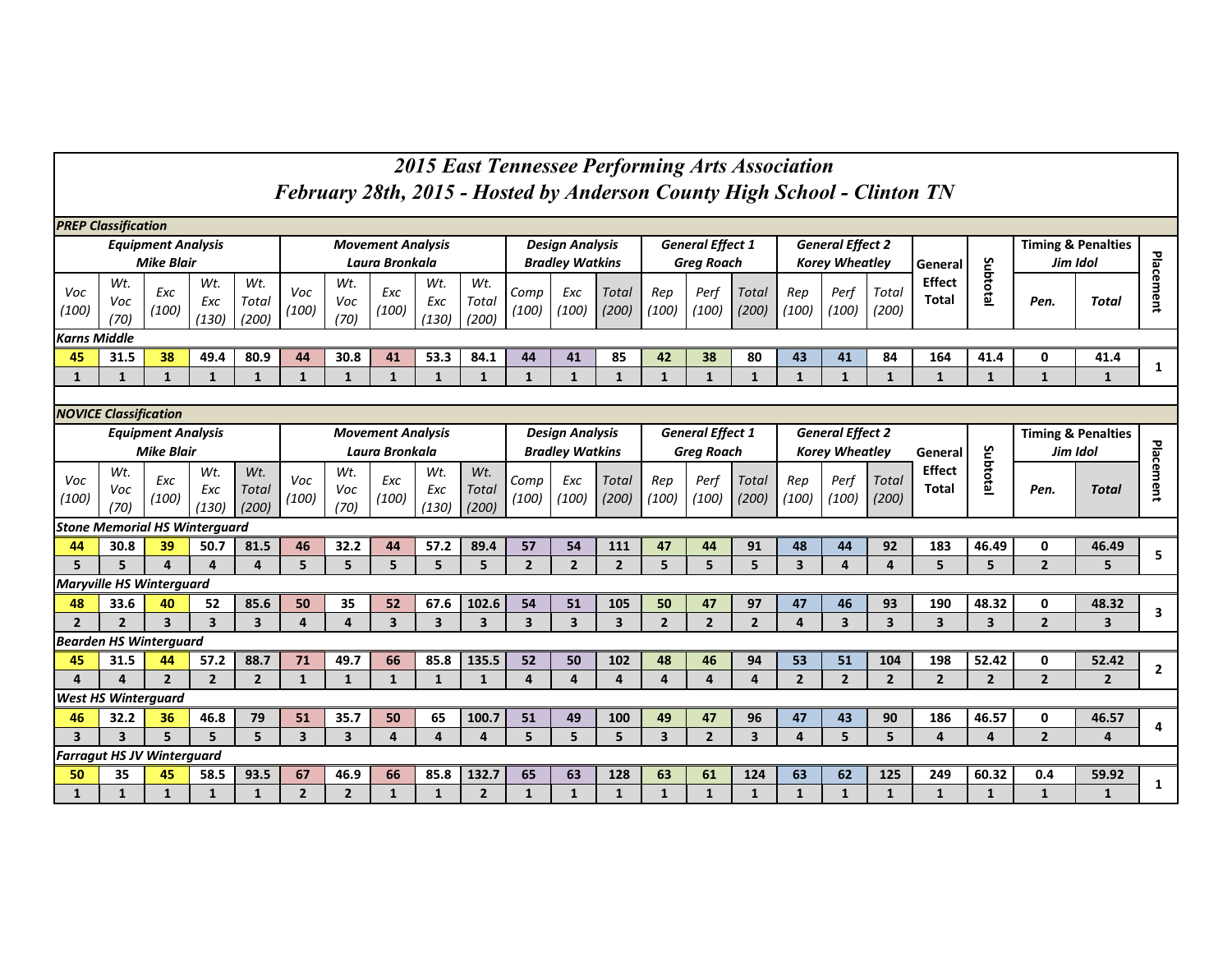## *2015 East Tennessee Performing Arts Association February 28th, 2015 - Hosted by Anderson County High School - Clinton, TN*

| <b>SRA Classification</b>             |                                                |                         |                         |                       |                |                    |                                            |                     |                              |                                                  |              |                       |                                              |                |                       |                |                                                  |                |                               |                |                                           |                |                |
|---------------------------------------|------------------------------------------------|-------------------------|-------------------------|-----------------------|----------------|--------------------|--------------------------------------------|---------------------|------------------------------|--------------------------------------------------|--------------|-----------------------|----------------------------------------------|----------------|-----------------------|----------------|--------------------------------------------------|----------------|-------------------------------|----------------|-------------------------------------------|----------------|----------------|
|                                       | <b>Equipment Analysis</b><br><b>Mike Blair</b> |                         |                         |                       |                |                    | <b>Movement Analysis</b><br>Laura Bronkala |                     |                              | <b>Design Analysis</b><br><b>Bradley Watkins</b> |              |                       | <b>General Effect 1</b><br><b>Greg Roach</b> |                |                       |                | <b>General Effect 2</b><br><b>Korey Wheatley</b> |                | <b>General</b>                |                | <b>Timing &amp; Penalties</b><br>Jim Idol |                | 꼶              |
| Voc<br>(100)                          | Wt.<br>Voc<br>(70)                             | Exc<br>(100)            | Wt.<br>Exc<br>(130)     | Wt.<br>Total<br>(200) | Voc<br>(100)   | Wt.<br>Voc<br>(70) | Exc<br>(100)                               | Wt.<br>Exc<br>(130) | Wt.<br><b>Total</b><br>(200) | Cmp<br>(100)                                     | Exc<br>(100) | <b>Total</b><br>(200) | Rep<br>(100)                                 | Prf<br>(100)   | <b>Total</b><br>(200) | Rep<br>(100)   | Prf<br>(100)                                     | Total<br>(200) | <b>Effect</b><br><b>Total</b> | Subtotal       | Pen.                                      | <b>Total</b>   | Φ<br>ã         |
| <b>Carter HS Winterguard</b>          |                                                |                         |                         |                       |                |                    |                                            |                     |                              |                                                  |              |                       |                                              |                |                       |                |                                                  |                |                               |                |                                           |                |                |
| 47                                    | 32.9                                           | 43                      | 55.9                    | 88.8                  | 47             | 32.9               | 44                                         | 57.2                | 90.1                         | 64                                               | 62           | 126                   | 60                                           | 58             | 118                   | 60             | 62                                               | 122            | 240                           | 54.49          | $\mathbf{0}$                              | 54.49          | 4              |
| 4                                     | 4                                              | $\overline{\mathbf{3}}$ | $\overline{\mathbf{3}}$ | 3                     | 4              | 4                  | 4                                          | 4                   | 4                            | 3                                                | 3            | 3                     | 3                                            | $\overline{2}$ | 3                     | 3              |                                                  | 3              | 3                             | 4              | $\overline{2}$                            | 4              |                |
| <b>South-Doyle HS Winterguard</b>     |                                                |                         |                         |                       |                |                    |                                            |                     |                              |                                                  |              |                       |                                              |                |                       |                |                                                  |                |                               |                |                                           |                |                |
| 48                                    | 33.6                                           | 39                      | 50.7                    | 84.3                  | 65             | 45.5               | 64                                         | 83.2                | 128.7                        | 60                                               | 58           | 118                   | 59                                           | 56             | 115                   | 58             | 52                                               | 110            | 225                           | 55.6           | $\mathbf{0}$                              | 55.6           | 3              |
| 3                                     | 3                                              | 4                       | 4                       | 4                     | 3              | 3                  | 3                                          | 3                   | 3                            | 4                                                | 4            | 4                     | 4                                            | 4              | 4                     | 4              | 4                                                | 4              | 4                             | 3              | $\mathbf{2}$                              | 3              |                |
| <b>Seymour HS JV Winterguard</b>      |                                                |                         |                         |                       |                |                    |                                            |                     |                              |                                                  |              |                       |                                              |                |                       |                |                                                  |                |                               |                |                                           |                |                |
| 70                                    | 49                                             | 65                      | 84.5                    | 133.5                 | 73             | 51.1               | 70                                         | 91                  | 142.1                        | 68                                               | 66           | 134                   | 61                                           | 58             | 119                   | 64             | 62                                               | 126            | 245                           | 65.46          | $\mathbf{0}$                              | 65.46          |                |
|                                       |                                                |                         |                         |                       |                |                    |                                            |                     |                              |                                                  |              |                       | $\overline{2}$                               | $\overline{2}$ | $\overline{2}$        |                |                                                  |                | $\overline{2}$                | 1              | $\overline{2}$                            |                |                |
| <b>Anderson County HS Winterguard</b> |                                                |                         |                         |                       |                |                    |                                            |                     |                              |                                                  |              |                       |                                              |                |                       |                |                                                  |                |                               |                |                                           |                |                |
| 63                                    | 44.1                                           | 60                      | 78                      | 122.1                 | 67             | 46.9               | 68                                         | 88.4                | 135.3                        | 66                                               | 64           | 130                   | 63                                           | 62             | 125                   | 62             | 62                                               | 124            | 249                           | 63.64          | 0.2                                       | 63.44          |                |
| $\overline{2}$                        | $\overline{2}$                                 | $\overline{2}$          | $\overline{2}$          | $\overline{2}$        | $\overline{2}$ | $\overline{2}$     | $\overline{2}$                             | $\overline{2}$      | $\overline{2}$               | $\overline{2}$                                   | $\mathbf{2}$ | $\overline{2}$        |                                              |                |                       | $\overline{2}$ |                                                  | $\overline{2}$ | 1                             | $\overline{2}$ |                                           | $\overline{2}$ | $\overline{2}$ |
| <b>IRA Classification</b>             |                                                |                         |                         |                       |                |                    |                                            |                     |                              |                                                  |              |                       |                                              |                |                       |                |                                                  |                |                               |                |                                           |                |                |

| ---------------                 |                    |              |                     |                       |                          |                    |              |                     |                       |                        |              |                |                         |              |                |              |                         |                       |                        |        |          |                               |                          |
|---------------------------------|--------------------|--------------|---------------------|-----------------------|--------------------------|--------------------|--------------|---------------------|-----------------------|------------------------|--------------|----------------|-------------------------|--------------|----------------|--------------|-------------------------|-----------------------|------------------------|--------|----------|-------------------------------|--------------------------|
| <b>Equipment Analysis</b>       |                    |              |                     |                       | <b>Movement Analysis</b> |                    |              |                     |                       | <b>Design Analysis</b> |              |                | <b>General Effect 1</b> |              |                |              | <b>General Effect 2</b> |                       |                        |        |          | <b>Timing &amp; Penalties</b> |                          |
|                                 | <b>Mike Blair</b>  |              |                     |                       | Laura Bronkala           |                    |              |                     |                       | <b>Bradley Watkins</b> |              |                | <b>Greg Roach</b>       |              |                |              | <b>Korey Wheatley</b>   |                       | <b>General</b>         | ທ      | Jim Idol |                               |                          |
| Voc<br>(100)                    | Wt.<br>Voc<br>(70) | Exc<br>(100) | Wt.<br>Exc<br>(130) | Wt.<br>Total<br>(200) | Voc<br>(100)             | Wt.<br>Voc<br>(70) | Exc<br>(100) | Wt.<br>Exc<br>(130) | Wt.<br>Total<br>(200) | Cmp<br>(100)           | Exc<br>(100) | Total<br>(200) | Rep<br>(100)            | Pri<br>(100) | Total<br>(200) | Rep<br>(100) | Prf<br>(100)            | <b>Total</b><br>(200) | <b>Effect</b><br>Total | 5<br>= | Pen.     | Total                         | $\overline{\phantom{a}}$ |
| Variety Independent Winterauard |                    |              |                     |                       |                          |                    |              |                     |                       |                        |              |                |                         |              |                |              |                         |                       |                        |        |          |                               |                          |
| 59                              | 41.3               | 47           | 61.1                | 102.4                 | 45                       | 31.5               | 40           | 52                  | 83.5                  | 48                     | 44           | 92             | 50                      | 42           | 92             | 50           | 41                      | 91                    | 183                    | 46.09  | 0        | 46.09                         |                          |
|                                 |                    |              |                     |                       |                          |                    |              |                     |                       |                        |              |                |                         |              |                |              |                         |                       |                        |        |          |                               |                          |